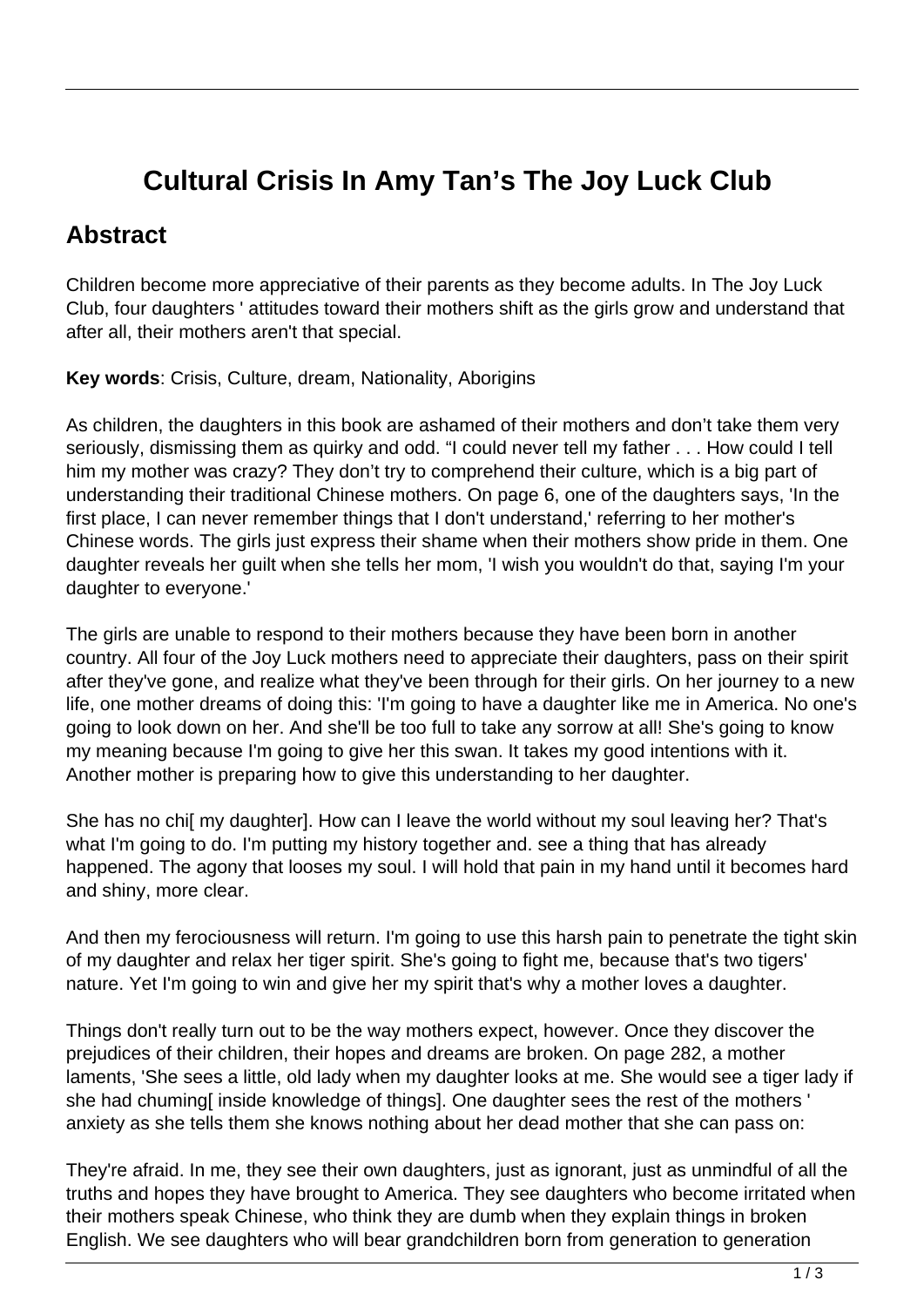without any connecting hope.

Though, this distrust doesn't last. The two generations, as the daughters age, learn that after all, they are not so special. One mother says, 'She's putting her head side by side next to me, and we're looking in the mirror. I think these two eyes are the same! The same happiness, the same sorrow, the same good fortune, the same mistakes'

One daughter sits down to play the piano she had declined to touch before defying her mother following her mother's death. In contrast with this child, Amy Tan uses the example of two piano pieces: 'The piece I played for the recital. Was on the page's left side. And this is the first time. I saw the bit on the right side. It had a lighter melody yet [the recital piece and] the same flowing rhythm. It was quicker, but longer. Even after watching both of them. I found that they are the same song in two halves'.

## **Problem between mother and daughters**

The daughters become more appreciative of their mothers as they grow up to be adults. With time, their attitudes change to build an understanding and respect that wasn't there before: I realized what I was fighting for. It was a scared child for me, who had run away to what I had hoped to be a safer place a long time ago.

And hiding behind my invisible walls in this location, I realized what was on the other hand: the attacks on her side. Her deep weapons. Her amazing capacity to find my vulnerable points. But in the brief instant that I had peered over the barriers I could finally see what was really there: an old woman, a wok for her armor, a knitting needle for her sword.

In conclude, the girls, as children, did not understand their mothers or their culture. In a different world, the daughters were born. Their views of their mothers, though, shifted as they grew up and realized that after all, they were not so different from them. Their traditional Chinese mothers are finally understood and appreciated.

In final, as children, the daughters did not understand their mothers or their culture. The daughters were being raised in a different world. Their view of their mothers changed, though, as they grew up and realized that they weren't so different from them after all. They finally understood and respected their traditional and Chinese mothers.

June's participation at the table with older women allows for some kind of intergenerational exchange. Her mother's tragic tale– escaping the aggressive Japanese during the Second World War, leaving behind her twin babies and never realizing their fate– is revealed through June's recollections.

Otherwise, the storytellers of the different generations are segregated from each other by the novel's structure. It is no narrative trick, for realise and read on the mothers and daughters hardly know anything about each others' lives. As narrators, they speak to the reader rather than to each other.

Looking back at their childhood in China, every mother has a tale of misery. Until the age of nine, An-mei is brought up by her grandma and aunt. Readers are openly contemptuous of her